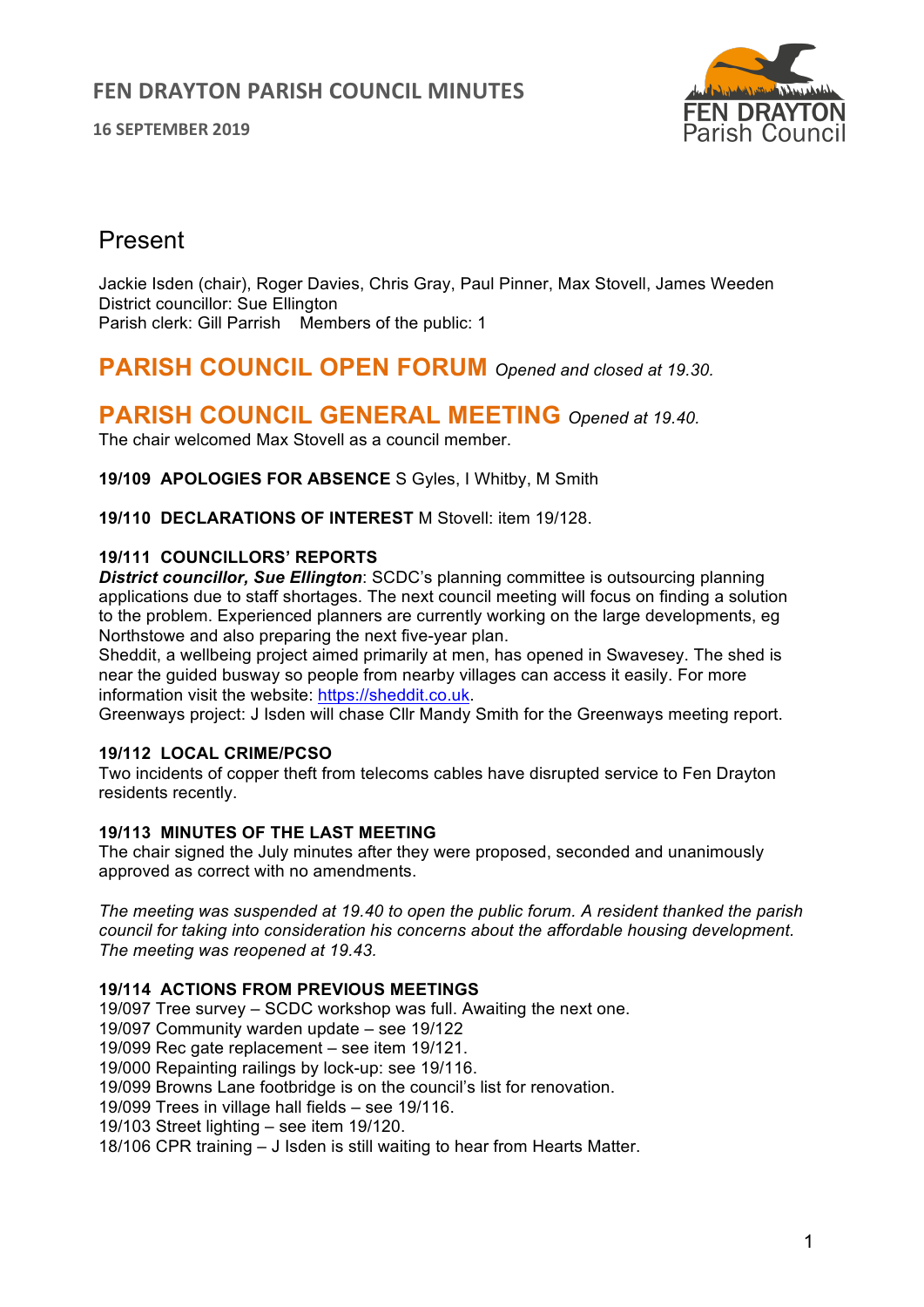

## **19/115 CORRESPONDENCE RECEIVED** None.

### **19/116 VILLAGE/GROUNDS MAINTENANCE & SECURITY**

- Purchase of mower for handyman this is still being considered.
- Verge cutting RH Landscapes to cut again in November. RH to be asked to quote for cutting all the village grass next year. **ACTION: clerk**
- Trees in parish fields Atlas carried out crown lifting in July. Several villagers mentioned how good the trees looked afterwards.
- Atlas has made safe the fallen tree in the recreation ground.
- Defibrillator door faulty. J Isden waiting for response from manufacturer.
- Cars are parking on the grass in the village hall car park again. A solution is being considered.
- Graffiti on the table tennis table legs handyman to clean.
- Atlas to survey trees in rec along Daintrees Road. **ACTION: J Isden**
- Hedge in rec on Holywell Ferry Road due to be cut (Sid Barnett). **ACTION: J Isden**
- Weeds growing in kerbstones find out when council will clear. **ACTION: clerk**
- J Isden has reported potholes outside Larke Cottages/Home Farm.
- Broken (numbered) slabs on verge between Hall Court and Vermuyden Way. J Isden to investigate who owns them **ACTION: J Isden**
- The handyman will paint benches in The Plantation and re-stain bench in Hall Court.
- Cootes Court hedge needs trimming. Write to management company. **ACTION: clerk**
- The handyman will paint railings near lock-up and repair lock-up door.

## **19/117 VILLAGE SURVEY RESULTS MEETING DATE**

J Weeden set up a Doodle Poll and the date will be 7 October. C Gray will book the committee room. **ACTION: C Gray** R Davies to prepare a draft agenda. **ACTION: R Davies**

### **19/118 TENNIS AND BOWLS CLUB LEASE RENEWALS**

A new 20-year tennis club lease was proposed, seconded and unanimously approved by council members. The bowls club is reviewing its options, possibly extending the existing, or a new, lease on a year by year basis until its future is decided.

#### **19/119 PC WEBSITE MAILING LIST**

Has now been set up. The chair thanked M Stovell for producing the data privacy policy that is also on the website. Information to be provided by email will include draft minutes of the parish council meetings (via a link to website), urgent news such as busway closures and village events. Villagers will be able to access the A14 website via a link to sign up to receive A14 upgrade road closure emails.

## **19/120 STREET LIGHTING HANDOVER**

The clerk will sign and return the UtilityAid document to get quotes and progress the handover, which is due to take place on 1 October. **ACTION: clerk**

## **19/121 BOLLARDS IN THE VILLAGE HALL FIELD/RECREATION GROUND**

Quotes in the region of £1170 have been obtained to supply 20 wooden posts + three removable bollards for the village hall car park and recreation ground. Still waiting for another quote to arrive. **ACTION: P Pinner**. Need to check whether the emergency services require access to Park Lane across the village hall field. **ACTION: clerk**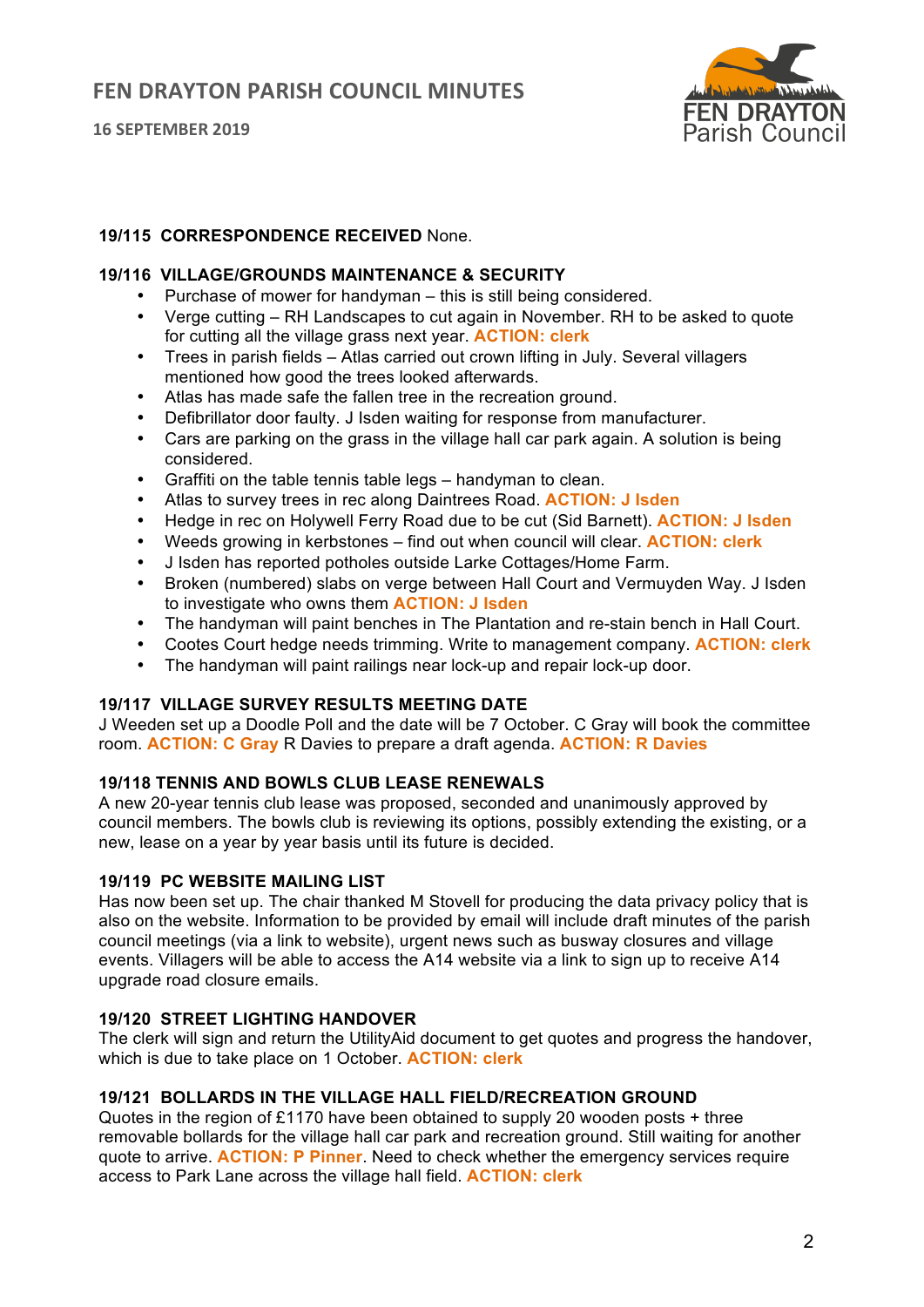

#### **19/122 COMMUNITY WARDEN**

J Isden handed out community warden flyers at the community cafe on 14 September and chatted to villagers. The response to the scheme was favourable. The vicar, who suggested a joint venture with Fenstanton, identified three possible people in the village who may be interested in the scheme. The clerk will email Fenstanton PC to see if it is interested. **ACTION: clerk**. SCDC is also talking to AgeUK about setting up a district-wide service. Community warden flyers will be distributed to all households in the village this week and sent to the Fen Drayton Focus for inclusion in the next issue.

R Davies will attend an advice session in Ely for organisations planning to submit a grant application to the Innovate and Cultivate Fund. The chair thanked R Davies for all his work on the community warden project.

AgeUK is running a tea party at the Swavesey Bethel church on 15 October, which will also be publicised at the next community cafe.

#### **19/123 LHI FUNDING 2020/21**

In accordance with the findings of the village survey, an application was submitted to the LHI scheme for traffic calming (road narrowing) in Cootes Lane. This would be subject to a survey by Highways prior to the application being considered.

#### **19/124 MICK GEORGE GRANT APPLICATION**

An application for £29,000 has been submitted to Mick George for new playground equipment and floor. The parish council would fund 9 per cent of the total cost. R Davies thanked J Isden for all her work on the grant application.

#### **19/125 VE DAY 2020 CELEBRATIONS**

The outline timetable, so far (still work in progress):

Friday, 3 pm: a nation's toast (Three Tuns – TBC) plus music (TBC).

6.55 - 7 pm: a cry for peace around the world and bells to ring out peace (St Mary's).

Friday evening: military wives choir – Fenstanton parish church (ticketed).

Saturday am: vintage-themed community cafe followed by a picnic lunch and a pop-up bar. With a choir/music, possibly a sing-along.

Saturday pm (time TBC): flypast of Spitfire (or other wartime aircraft - TBC).

Saturday evening: swing band and dance at Bannolds – organised by Fenstanton (ticketed). Sunday, 9.30: morning service in St Mary's.

Sunday, 10.30: remembrance service at the war memorial – including reading names of the soldiers from Fen Drayton who were killed in the war, a reading of the Tribute to the Millions, and the playing of the last post.

There will also be an exhibition of photographs/memorabilia and a History Society booklet (?) in the village hall on Saturday. Clerk to send timetable to council members. **ACTION: clerk**

## **19/126 VILLAGE CHRISTMAS TREE**

Four locations were considered: Honey Hill, The Plantation, village hall and outside the Three Tuns. The latter was the favourite. J Weeden to source a tree and lights and liaise with the landlords of the Tuns. A tree lighting-up ceremony will take place on Saturday, 30 November. **ACTION: J Weeden.**